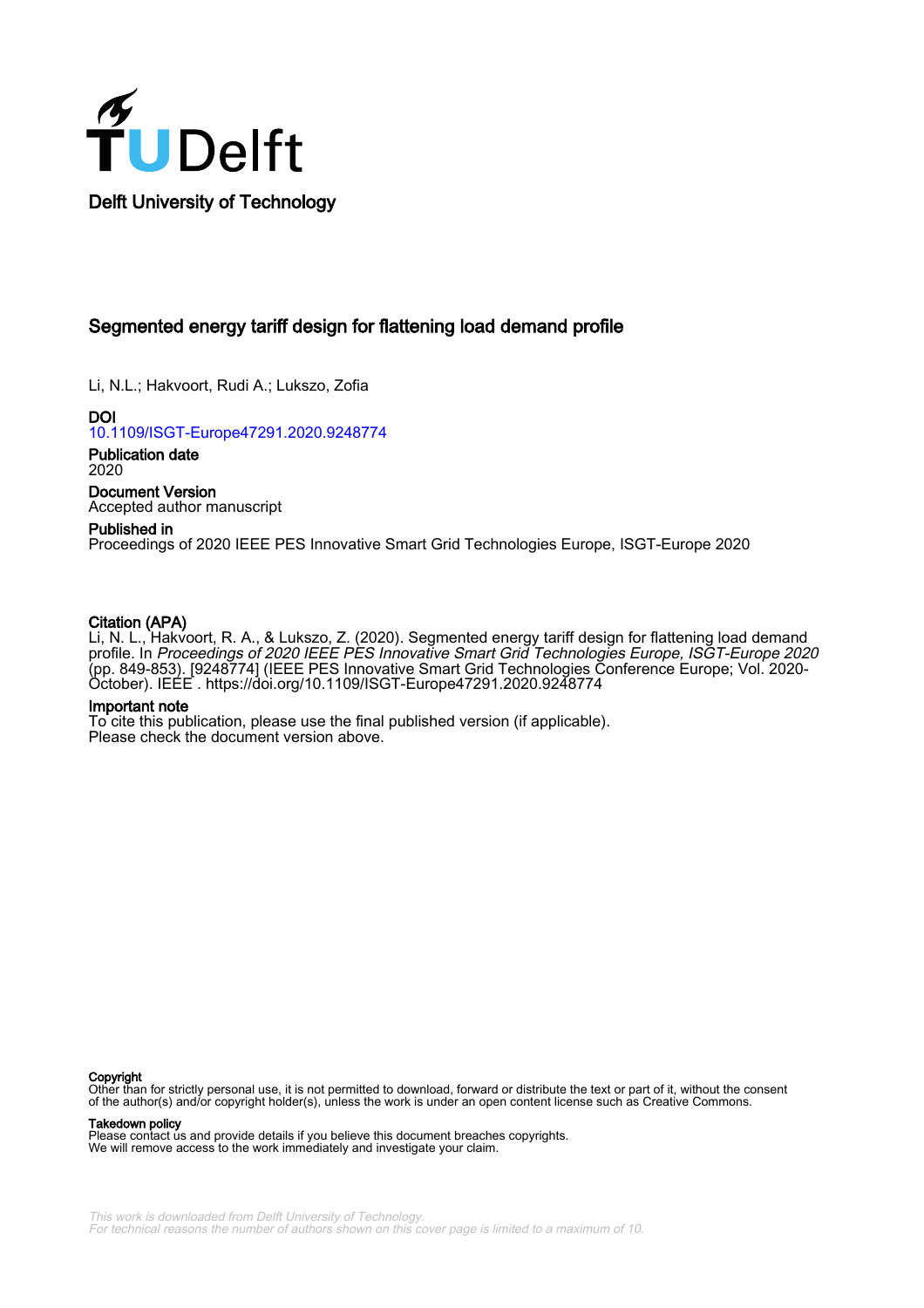© 2020 IEEE. Personal use of this material is permitted. Permission from IEEE must be obtained for all other uses, in any current or future media, including reprinting/republishing this material for advertising or promotional purposes, creating new collective works, for resale or redistribution to servers or lists, or reuse of any copyrighted component of this work in other works.

Accepted Author Manuscript. Link to published article (IEEE): https://doi.org/10.1109/ISGT-Europe47291.2020.9248774

# Segmented energy tariff design for flattening load demand profile

Na Li, Rudi A. Hakvoort, Zofia Lukszo Faculty of Technology, Policy and Management Delft University of Technology Delft, the Netherlands n.l.li@tudelft.nl; r.a.hakvoort@tudelft.nl; z.lukszo@tudelft.nl

*Abstract*—In this paper, a segmented energy tariff design is proposed to incentivize consumers to flatten load demand. This energy tariff focuses on consumption levels instead of consumption periods. Energy storage is an effective strategy to help to maintain the imported energy from grid below the threshold without affecting the comfort of energy consuming. From economic perspective, both battery size and segmented energy prices should be considered to minimize the total energy cost. For the considered home battery system, when the threshold value and battery size is larger than 0.45 kWh and 3 kWh respectively, the imported energy from grid is zero. When the price ratio is larger than 9, it is beneficial for consumers to response to load flattening with battery to reduce energy cost. It is recommended that policy makers or electricity regulators take the tariff incentive into account to make it attractive for consumers to respond to load flattening.

*Index Terms*—segmented energy tariff, load flattening, energy cost, price ratio

# I. INTRODUCTION

Peak load reduction refers to reducing load consumption in peak hours either by cutting down appliances or shifting peak load demand to off-peak hours [1]. Peak load demand occurs only for several hours in a day. More generation capacity is required to supply the peak demand. The price of energy generated by peak power plants is generally higher than the base load power plant. The excess of electricity consumption during peak hours affects the stability and reliability of the electricity grid, it raises the failure possibility of a power system [2]. Peak load shaving is an effective way to solve these problems. The strategies for shaving load peak demand include: demand side management (DSM), integration of energy storage system (ESS) and integration of electric vehicle to the grid (EVTG) [1, 3]. These strategies are different ways to achieve peak load shaving. DSM achieves peak load shifting by cutting down part of appliances during peak hours or shift it to off-peak hours, these behaviours affect the comfort of using energy. EVTG provides ancillary services to the grid by charging during offpeak hours and discharge during peak-hours to feed power back to the grid [4]. It helps to reduce grid burden during peak hours, while it affects the use of EV owners. ESS achieves peak load shifting by using energy storage to supply energy

during peak hours. It allows the consumers to use energy as usual.

Peak load shaving has a positive impact on the grid operator. On one hand, from the technical perspective, the action of peak load shaving contributes to improved power quality, reliability and efficient use of the existing generators and networks. On the other hand, from the economic perspective, peak load shaving contributes to cost reduction. It helps the power producer to avoid building the power plants that are scheduled especially for peak demand hours, in such a way, it reduces the energy generation cost. It also enables the transmission and distribution operators to defer the update of the networks and extend the lifespan of the networks [5]. Moreover, lowering peak demand aims at the future scenario to save network cost, because it is not required to design the capacity of the network system much higher than actually needed.

Studies on peak shaving in terms of ESS are mainly focused on the areas of optimal operation of the energy storage system [6], optimal energy storage system sizing [7], and economic feasibility analysis [8]. It lacks study on how tariff influences consumers to respond to load flattening. Currently, the energy price is flat and network charge is fixed for residential consumers in many countries, for example, in the Netherlands [9]. There is no incentive for residential consumers to react to peak load shaving under this pricing scheme. While, some countries are using the time of use (TOU) electricity price, for example, in Italy, all consumers connected to the low voltage network pay at TOU price if they do not have a specific supplier in the liberalized market [10]. TOU electricity price takes the consumption period into account. It incentivizes consumers to reduce energy consumption during peak hours.

In this paper, a segmented energy tariff design is proposed to incentivize consumer to flatten their load demand at all the time instead of shaving load from peak to off-peak hours. Battery is used as the strategy to keep the load consumption profile from grid below the predefined consumption level at all the time, without affecting the comfort of consuming energy. Battery will be charged when the load demand is less than the threshold at the amount of the difference between the threshold and load demand at that time, and discharge when load demand is larger than the threshold at the amount of the difference between load demand and the threshold at that

This work was funded by China Scholarship Council (CSC).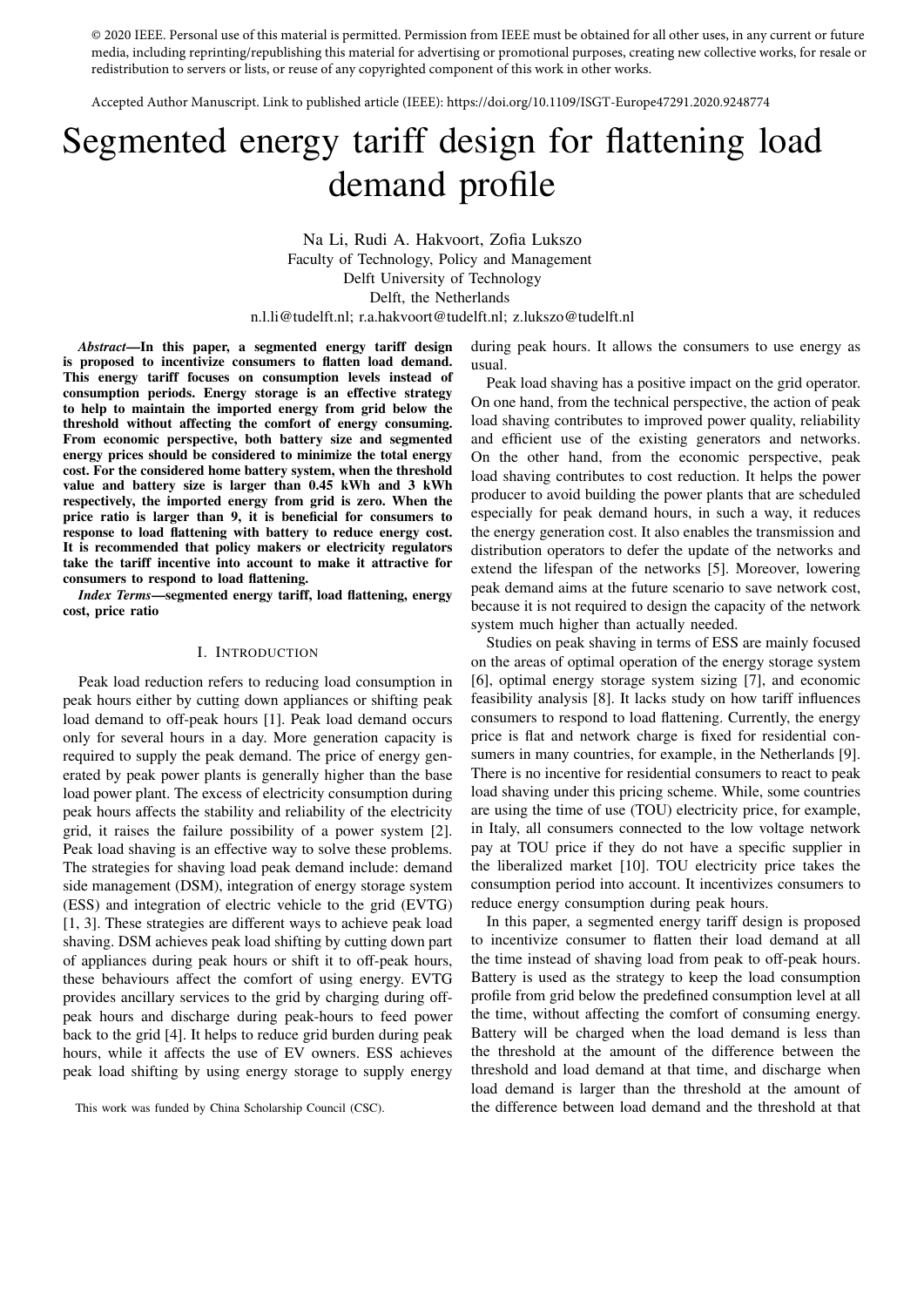time. The threshold indicates at which consumption level the price will be changed. The price ratio between the two prices at the two consumption levels, battery size and the threshold are also analyzed with a case study to see how they influence the performance of load flattening from both technical and economic perspectives.

The remainder of this paper is organized as follows. Section II describes the proposed tariff design methodology. Influencing factors and performance indicators on load flattening under segmented energy tariff design are analyzed in Section III. Result analysis of a case study is shown in Section IV. Section V summarizes the work.

## II. SEGMENTED ENERGY TARIFF DESIGN

# A. Tariff design principles

By designing electricity tariff, we take the following economic incentives into account [11, 12, 13, 14], these include:

(1) Allocative efficiency: Incentivizing consumers to use grid efficiently. It not only promotes consumers to reduce peak demand but also keeps consumption within the threshold at all the time under segmented energy tariff design.

(2) Productive efficiency: The energy should be delivered to consumers at the lowest possible cost. It should incentivize efficient infrastructure investment and operational cost. The segmented energy tariff design tries to reduce these costs by avoiding building the infrastructure that built for supplying peak demand.

(3) Cost reflectiveness: Consumers are charged at the costs of the energy they receive while considering their contribution to peak demand. Under segmented energy tariff, consumers are charged based on their consumption levels. It reflects their energy consumption over the threshold and how their consumption affects their energy bills.

# B. Segmented energy pricing

Traditionally, more generation capacity is reserved to be used only for peak hours in a day, it increases the energy cost during the peak hours. TOU energy price includes peak and off-peak price in general, it is distinguished between peak and off-peak hours. Instead of focusing on consumption hours, an innovative energy pricing methodology - segmented energy pricing is proposed in this paper to incentivize consumers to keep their load profile within a predefined consumption level at all the time. The predefined consumption level is the threshold where price changes. Consumers are charged at a low energy price when consumption is below the consumption level, and high price above this level. The segmented energy pricing is formulated as:

$$
P(h) = \begin{cases} P_b & E(h) \le E_b \\ \sum_{k=1}^{n} P_k(h) & \text{if } k \le E_b \end{cases} \tag{1a}
$$

$$
(P_e - E(h) > E_b \tag{1b}
$$

where  $E(h)$  is the hourly energy consumption,  $E_b$  is the predefined energy consumption threshold.  $P(h)$  is the energy price in hour  $h$ .  $P_b$  is the energy price when energy consumption is less than the threshold.  $P_e$  is the energy price for the part of energy consumption exceeds the threshold.

Under the segmented energy pricing mechanism, the energy cost  $C(h)$  in hour h is calculated as:

$$
C(h) = \begin{cases} P_b \times E(h) & E(h) \le E_b(2a) \\ P_b \times E_b + P_e \times (E(h) - E_b) & E(h) > E_b(2b) \end{cases}
$$

## C. Load flattening control

The objective of load flattening is to keep the imported energy from grid less than or equal to the predefined consumption level. An example of daily load flattening is shown in Figure 1. The blue curve is the normal load profile, the green area is the energy charged to battery from grid, and the red area is the energy discharged to load from battery. The black line is the final imported energy from grid. In this example, the threshold is the average value of the total daily consumption. It determines from which point the battery starts to charge and discharge. It is important to set an appropriate value for the threshold level to keep the imported energy from grid never exceeds the threshold. The limitations for load flattening control are:

(1) The total energy imported from grid in each hour should not exceed the threshold:

$$
E_G(h) \le E_b \tag{3}
$$

where  $E_G(h)$  is the hourly imported energy from grid.

(2) The energy state of battery always satisfies:

$$
E_B(h+1) = E_B(h) + E_b - E(h)
$$
 (4)

$$
E_{B\_min} \le E_B(h) \le E_{B\_max} \tag{5}
$$

where  $E_B(h)$  and  $E_B(h+1)$  is the energy state of battery in hour h and  $h + 1$  respectively.  $E_{B\_min}$  and  $E_{B\_max}$  are the minimal and maximal energy state of the battery.

(3) To keep the imported energy from grid within the threshold, the threshold value should satisfy:

$$
E_b \ge E_{D\,\,avg\,\,max} \tag{6}
$$

where  $E_{D\,avg\,max}$  is the maximal hourly average energy consumption during the day in the year.

Besides, the battery size should be large enough to charge enough energy to be used when demand is higher than the threshold. The threshold value impacts the selection of battery size.

# III. INFLUENCING FACTORS AND PERFORMANCE INDICATORS ON LOAD FLATTENING

#### A. Influencing factors

1) Battery size: From technical perspective, the battery size should be large enough to satisfy energy dispatch. However, from economic perspective, battery size determines the annualized cost of battery. It takes a large percentage in the total energy cost. Therefore, in practice, the selection of battery is determined by the objective of a study, either to maintain the energy imported from grid always less than the threshold or to minimize the total energy cost.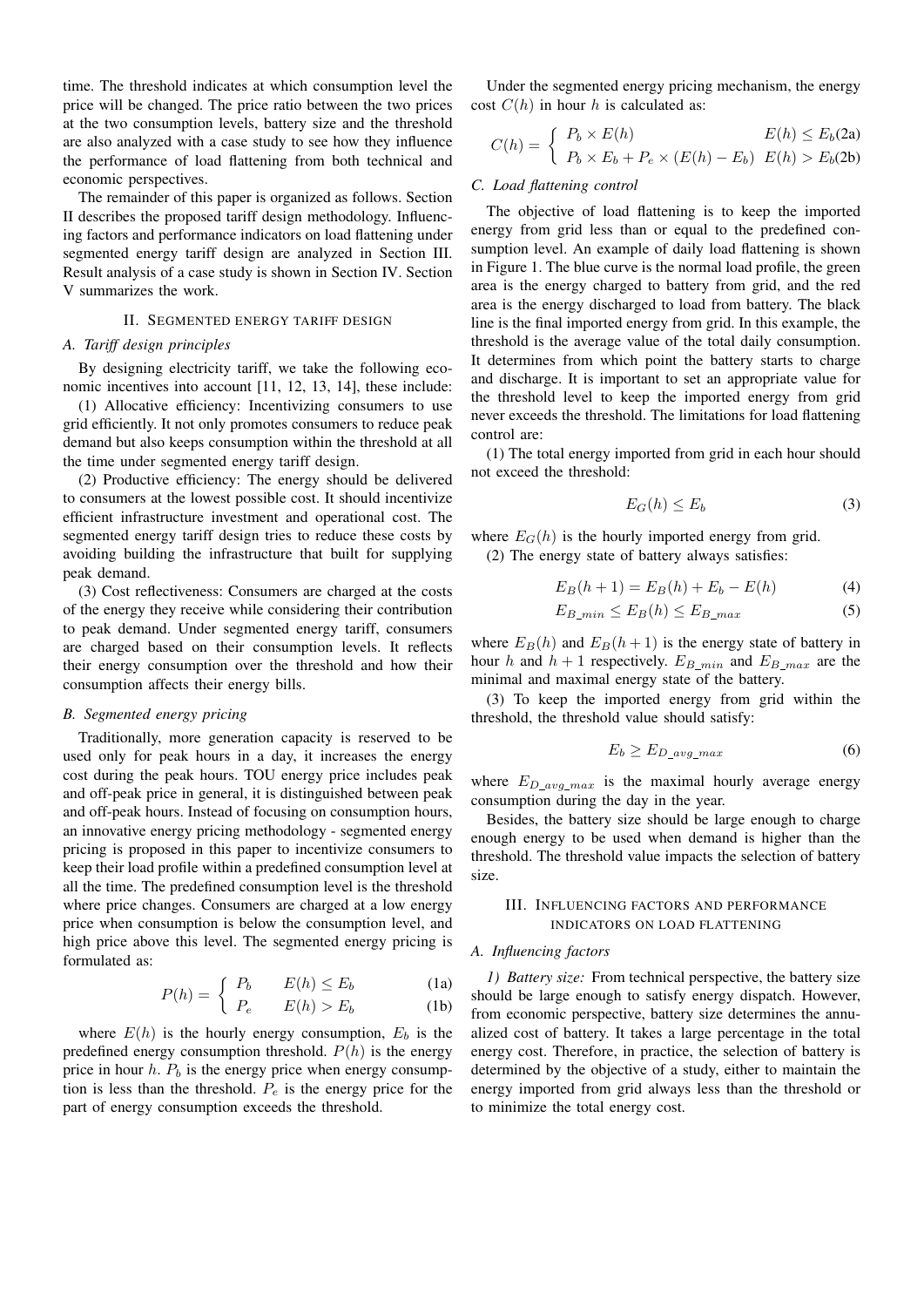

Fig. 1: An example of daily load flattening

2) The threshold: From technical perspective, as illustrated in Section II-C, the threshold value should be set at least as the maximal hourly average energy consumption during the day in the year, such that the energy imported from grid over the threshold is zero at every time during the year. Besides, the threshold value affects the energy prices at different consumption levels.

3) Price ratio: The gap between high and low energy prices is an important factor that affects the willingness of consumer to flatten their load profile with battery. If the gap between the two energy prices is very low, the investment in battery will increase the energy cost greatly. Consumers are not willing to respond to load flattening. If the gap is large enough that energy cost is higher than the case of installing a battery, consumers are willing to respond to load flattening. In this paper, the ratio between the two prices is defined as:

$$
R = \frac{P_e}{P_b} \tag{7}
$$

This ratio is used to measure to which extent energy tariff influences consumers' motivation to respond to load flattening.

#### **B.** Performance indicators

1) Load factor: Load factor is an important parameter to evaluate the variability of load demand and the efficiency of the energy utilization. It is defined as the ratio between average and peak power demand  $[1, 15]$ :

$$
LF = \frac{P_{avg}}{P_{peak}}\tag{8}
$$

where  $LF$  is load factor,  $P_{avg}$  is the average power demand, and  $P_{peak}$  is the peak power demand.

It is expected that the load factor is high. It indicates that the load demand profile does not vary a lot, and the power plant is being used efficiently.

2) Total energy cost: The economic benefit for consumers is that they can reduce energy cost by flattening their energy consumption from grid. The total annualized cost paid by consumers is:

$$
C_T = C_B + \sum_{h=1}^{8000} C(h) \tag{9}
$$

where  $C_B$  is the annualized battery cost, it is determined by its size.  $C(h)$  is the hourly energy cost, it is determined by the energy price at different consumption levels, as defined in  $2<sub>b</sub>$ .

# IV. CASE STUDY AND RESULT ANALYSIS

# A. Input data

To illustrate the economic benefits of consumers who respond to load flattening motivated by segmented energy tariff, a home battery system is modeled in this study. The technical and economic data used in the model is described in the following sections.

1) Load demand profile: In this research, a household load profile (which is the average load profile of 10,000 households) in the Netherlands is used to assess the performance of segmented energy tariff on load flattening. The hourly metered data for electricity consumption for one year is obtained from Liander open data platform [16]. The load demand in winter days is much higher than in summer days. It is also high during late afternoon hours, and low during early morning hours. The total annual load consumption is 3124 kWh for the selected household. The maximal and minimal hourly electricity consumption during the year is 0.75 kWh and 0.16 kWh. The maximal and minimal hourly average electricity consumption during the day in the year is 0.45 kWh and 0.29 kWh respectively.

2) Battery data: Table I shows the techno-economic data of battery used in this study. The capital cost is 200  $\epsilon$ /kWh considering the installation cost [17]. The operation and maintenance cost is  $1\%$  of the capital cost. The lifetime is 10 years. It is assumed that there is no energy losses for charging and discharging battery. The maximal and minimal state of charge (SoC) is  $90\%$  and  $20\%$ , respectively.

TABLE I: Techno-economic data for battery

| Capital cost | Life time | $SoC_{max}$ | $SoC_{min}$ |
|--------------|-----------|-------------|-------------|
| (E/kWh)      | (Years)   | $\%$ )      | %           |
| 200          |           | 90          |             |

3) Energy prices: The energy price is flat for residential consumers in the Netherlands, it is 0.21 C/kWh in 2019 [18]. For segmented energy price, it is assumed that the energy price is 0.15  $\epsilon$ /kWh for energy consumption below the threshold, for the energy price over the threshold is determined by the ratio between the two prices.

# B. Technical parameters analysis

1) Annual imported energy over threshold: It is expected that the imported energy over the threshold is zero, then the consumers do not need to pay the cost of energy at a higher price. Figure 2 shows the impact of battery size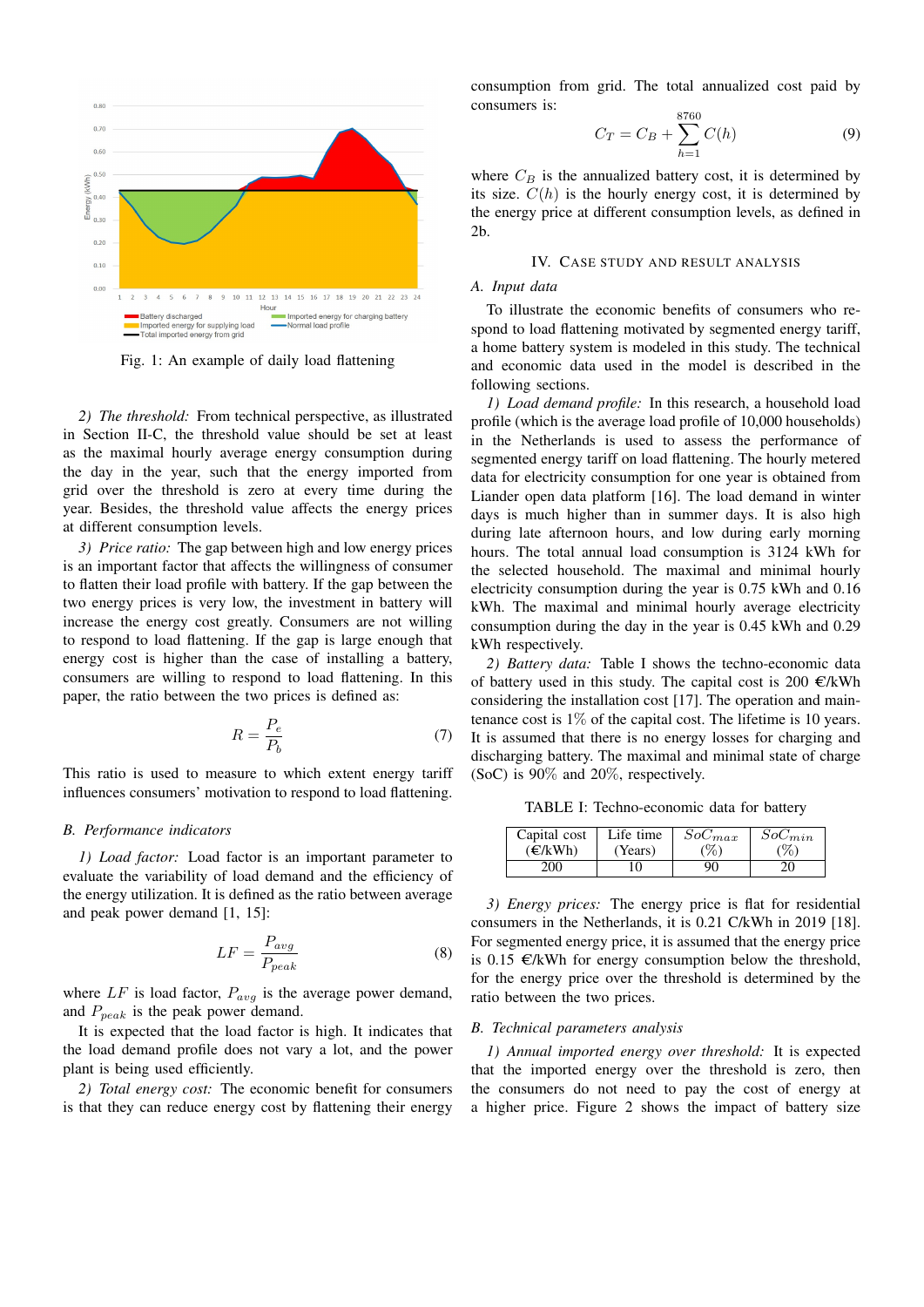and the threshold value on the total annual imported energy over the threshold. The imported energy over the threshold decreases with the increase of threshold value and battery size. When the threshold value is equal to the maximal hourly energy consumption during the day in the year (0.45 kWh), the minimal battery size is 3 kWh for making the imported energy over the threshold zero. In practice, consumers should select the battery size according to the threshold value to keep the energy imported energy from grid within the pre-defined threshold.



Fig. 2: Annual imported energy over the threshold

2) Load factor: The average hourly energy consumption in the year is 0.36 kWh, and the peak load demand is 0.75 kW and 0.45 kW before and after load flattening. Therefore, the load factors are 0.48 and 0.80, respectively. The load factor increases by 67% after load flattening, which means that the energy system is being used efficiently due to the contribution of load flattening by consumers. The load demand profile seen from grid side does not vary a lot, it tends to be flat after load flattening.

3) Annual imported energy from grid: In this part, we study the imported energy from gird under the condition that battery size is 3 kWh and the threshold value is 0.45 kWh. Figure 3 shows the hourly imported energy from grid during the whole year. The result shows that the hourly imported energy is always less than or equal to the threshold. Figure 4 shows the hourly imported energy for charging battery over the whole year. It shows that battery is mainly used in winter days to help maintain the imported energy from grid within the threshold. C. Economic parameters analysis

In this part, the economic influencing factors are analyzed. Under the segmented energy tariff design, firstly, the impact of battery size and price ratio on the total energy cost is studied. The threshold value is taken as the maximal hourly average energy consumption during the day in the year (0.45 kWh) in this case. Figure 5 shows the annual energy cost under different battery sizes and price ratios. When the battery size is greater than 3 kWh, the price ratio does not have impact on the total energy cost, because the imported energy over the threshold is zero. Under this condition, the energy cost is determined



Fig. 3: Imported energy from grid over the whole year



Fig. 4: Imported energy for charging battery over the whole year

by the battery size and the energy price below the threshold. In practice, it is an optimization problem to decide the size of battery to minimize the total energy cost considering the energy prices at different consumption levels. However, it may not ensure the imported energy from grid is always below the threshold. When the battery size is 3 kWh, the threshold value is 0.45 kWh, the annual energy cost is  $\epsilon$ 535.

Secondly, the influence of price ratio and the threshold value on annual energy cost without battery is studied. Figure 6 shows the annual energy cost under different price ratios and threshold values. The higher the price ratio and the lower the threshold value are, the higher the annual energy cost is. When the threshold is 0.45 kWh, the annual energy cost increases from  $\epsilon$ 469 to  $\epsilon$ 912 with the increase of price ratio from 1 to 20. When the price ratio is around 9, the energy cost is close to the energy cost under flat energy tariff, which is  $\epsilon$ 656. When the price ratio is 4, the annual energy cost is  $\epsilon$ 539. This economic signal indicates that when the energy price ratio is larger than 4, it is beneficial for consumers to install batteries to reduce their energy cost. As long as the price ratio is between 4 and 9, consumers can reduce their energy cost by responding to load flattening under segmented energy tariff compared to flat energy tariff. In practice, attention should